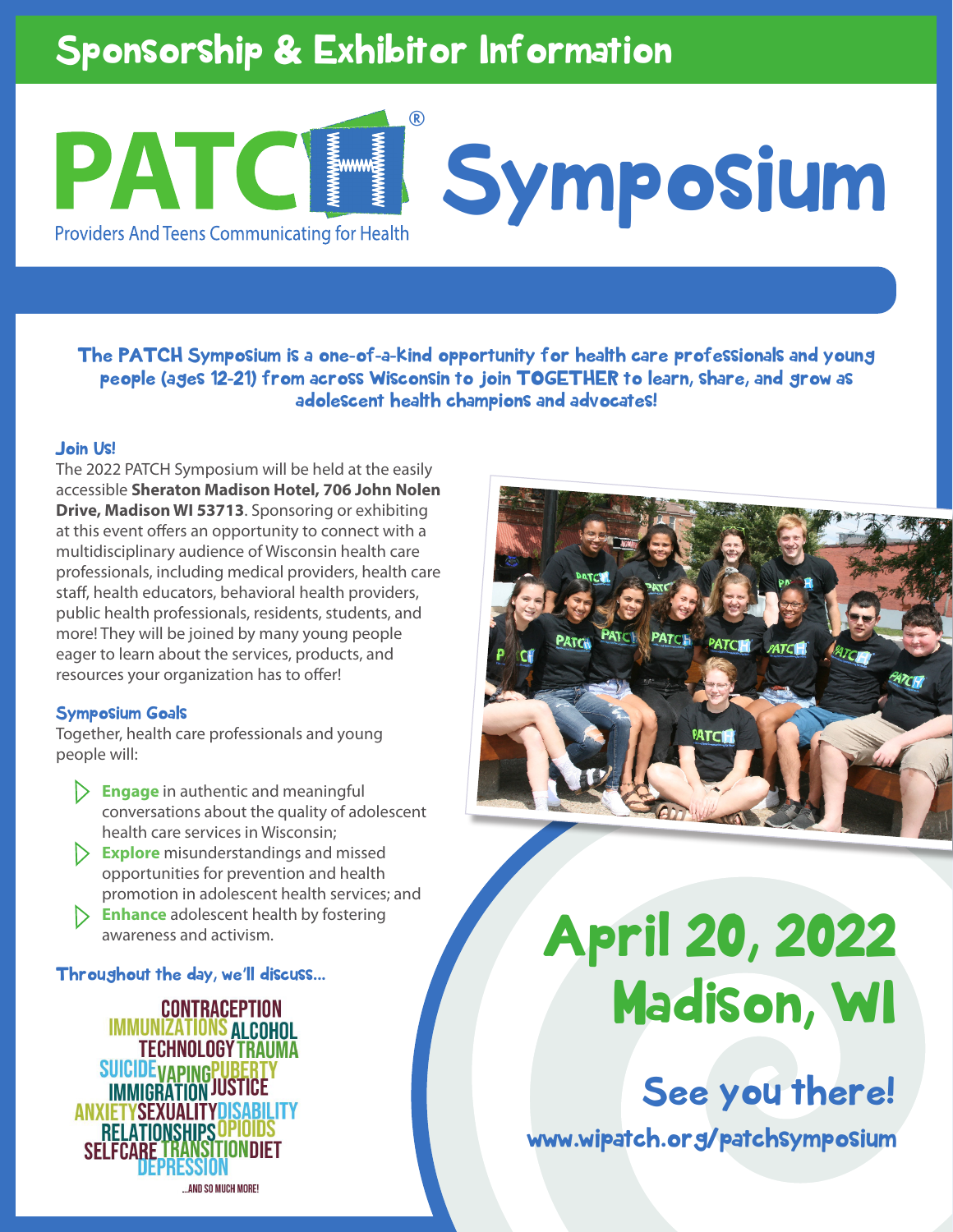# SPONSORSHIP

| PLATINUM                                                                                                                                                                                                                                                                                                                                                                           | GOLD                                                                                                                                                                                                                                                                         | <b>SILVER</b>                                                                                                                                                                                                | <b>BRONZE</b>                                                                           |
|------------------------------------------------------------------------------------------------------------------------------------------------------------------------------------------------------------------------------------------------------------------------------------------------------------------------------------------------------------------------------------|------------------------------------------------------------------------------------------------------------------------------------------------------------------------------------------------------------------------------------------------------------------------------|--------------------------------------------------------------------------------------------------------------------------------------------------------------------------------------------------------------|-----------------------------------------------------------------------------------------|
| <b>BENEFITS:</b><br>4 Symposium registrations<br>Verbal recognition at event<br>Single page insert in<br>attendee folder*<br>Full page advertisement<br>$\bullet$<br>Logo and link on event website<br>$\bullet$<br>Recognition on PATCH's robust<br>social media platforms<br>Signage and audiovisual logo<br>recognition during the event<br>1 Priority Exhibitor Registration** | <b>BENEFITS:</b><br>3 Symposium registrations<br>Full page advertisement<br>Logo and link on event website<br>Recognition on PATCH's robust<br>social media platforms<br>Signage and audiovisual logo<br>recognition during the event<br>1 Priority Exhibitor Registration** | <b>BENEFITS:</b><br>• 2 Symposium registrations<br>Half page advertisement<br>Logo on event website<br>Signage and audiovisual logo<br>recognition during the event<br>• 1 Priority Exhibitor Registration** | <b>BENEFITS:</b><br>1 Symposium registration<br>$\bullet$<br>Quarter page advertisement |
| \$5,000                                                                                                                                                                                                                                                                                                                                                                            | \$3,000                                                                                                                                                                                                                                                                      | \$1,000                                                                                                                                                                                                      | \$500                                                                                   |

All materials and electronic files must be received by March 18, 2022 to guarantee inclusion in symposium materials. Full page ad = 7.75 x 10.5 inches, vertical; Half page ad = 7.75 x 4.5 inches, horizontal; Quarter page ad = 3.6 x 4.5 inches, vertical. All ads are full color. Fully-embedded PDF preferred. If applicable, organizational information (e.g., logos and links) will be posted within 2 weeks of submission. Design services are available for an additional cost. Advance approval required.

\* Single page insert not to exceed 8.5 x11 inches. Production costs are not included in this sponsorship fee. Sponsor is responsible for all production, shipping, and material handling costs. \*\* Exhibitor registration includes 1 Symposium registration and 6-foot display table located in priority networking location (see exhibit schedule below).

### **EXHIBIT**

#### **Schedule**

Exhibitors will be located in the main event space which will be open during the entirety of the Symposium. Meal and break times are also provided throughout the day to network.

#### **7:30–8:00am Exhibitor Set Up**

**8:00–8:30am Registration**  8:30–10:10am Opening Session **10:10–10:30am Networking Break**  10:30–11:30am Breakout Session 1 **11:30–12:15pm Lunch & Networking** 12:15-12:40pm Midday Session 12:45–1:45pm Breakout Session 2 **1:45–2:00pm Networking Break** 2:00–3:00pm Breakout Session 3 **3:00–3:15pm Networking Break** 3:15–4:00pm Closing Session

**4:30–5:00pm Exhibitor Break Down** 

FOR-PROFIT NON-PROFIT

**\$350** \$250

#### Exhibitor Registration includes:

- One Symposium registration (includes lunch)
- One 6 foot display table
- Electric outlets may be available upon request

## TERMS & CONDITIONS

Sponsors and Exhibitors: must support the PATCH Program's mission, vision, beliefs, and values; will be given a promotional code for each complimentary registration; and may not influence or interfere with educational content.

\*Sponsors and Exhibitors are committing to an in person or virtual event. We are planning for this event to be held in-person with appropriate COVID-19 precautions, but will continue to monitor the situation and may move the event online if needed.\*

#### Tax Deduction Benefit

The PATCH Program is an initiative of the Wisconsin Alliance for Women's Health (WAWH), a 501(c)(3) organization. Thus, your contributions may be tax deductible to the extent allowed by the law. WAWH will send a receipt for your tax records when appropriate.